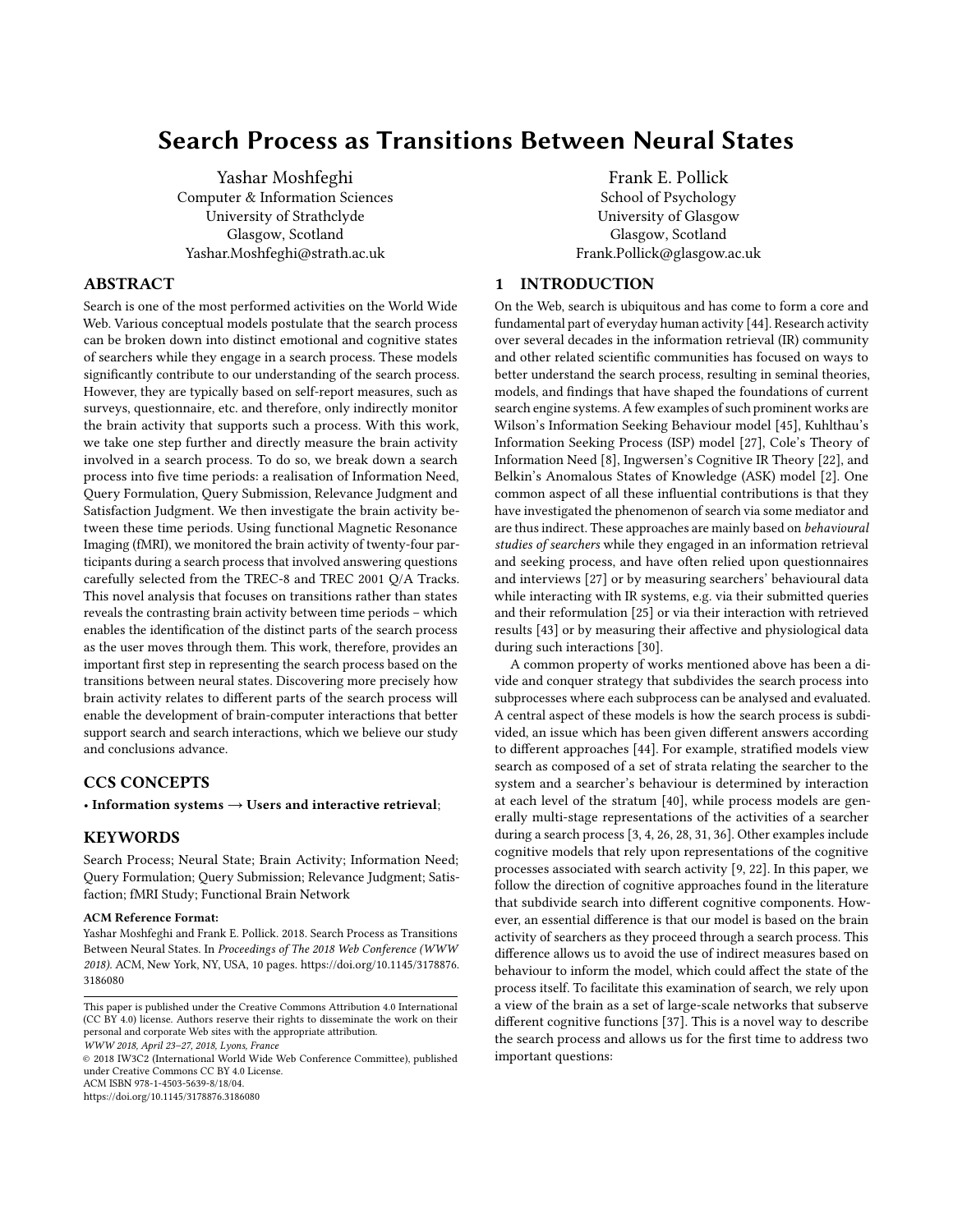- RQ1: "Are there clear, detectable physical manifestations (i.e. neural correlates) of brain activity that identify transitions between different time periods of the search process?"; and
- RQ2: "What is the nature of these physical manifestations and how do they functionally combine across different brain areas?".

Answers to these questions will certainly improve our understanding of the search process and will help guide development of more robust definitions of search. They will also open fundamentally new venues for the design and implementation of novel IR techniques to enable better (and even proactive) search. This paper describes our efforts in this direction.

In this paper, we focus on discovering and mapping activity of large-scale functional brain networks of users as they perform search based on a Question Answering (Q/A) retrieval task. Our central aim is to identify how functional brain activity changes during the search task as revealed by differences found between different time periods of search. These time periods include realising an information need, formulating a query, stating a query, determining the relevance of a document returned in the search and determination of satisfaction. The differences between time periods will reveal the dynamic allocation of neural resources to different functions such as attention, task maintenance, self-referential thinking and emotional engagement.

Research Hypothesis. Our experiment uses fMRI to measure Blood Oxygenation Level Dependent (BOLD) signals in twentyfour participants engaged in a Q/A search task for a predefined set of questions with respect to a predefined set of relevant and non-relevant documents. Collection of data was achieved using a 3T MRI scanner and utilised a lab-based user study where the data were collected and analysed off-line. Our results rely on the fact that BOLD signals can be analysed to detect significant differences in brain activity across a search task. In particular, we aim to identify how these differences are reflected in changes in large-scale functional brain networks that are thought to broadly subserve particular cognitive functions. We hypothesise that there are brain regions in which the BOLD signals would be different between different time periods and that consideration of these regions in the context of large-scale functional networks would inform our deeper understanding of the basic processes involved in search.

## 2 NEUROSCIENCE AND IR

The past decade has seen a keen interest of how neuroscience could inform our understanding of IR [\[20\]](#page-9-19) and this is reflected in the growing body of literature that relates concepts in IR to neuropsychological processes. This research has employed a variety of brain imaging techniques and has ranged from exploring IR concepts such as relevance and information need to taking steps to demonstrate how these advances in understanding can be exploited. A study by Moshfeghi et al. [\[32\]](#page-9-20) used functional Magnetic Resonance Imaging (fMRI) to identify brain regions activated by the process of judging relevance of an image. These brain regions include the inferior parietal lobe, inferior temporal gyrus and superior frontal gyrus and their increased activation for relevant items were related to visuospatial working memory. Subsequent fMRI work exploring the neural basis of information need [\[33\]](#page-9-21) revealed differences in brain activity between when a searcher realised an information

need and engaged in a search process and when a searcher realised an information need and simply reported their information need without engaging in a search process. For the case when a searcher performed a search there was evidence of brain activity consistent with a switch from a narrow internal focus to a broad external focus of attention. However, these fMRI studies were focused on particular times during a search and did not extensively study brain activity throughout an entire search process.

Another line of research exploring neuropsychological processes related to IR has employed electroencephalography (EEG). For example, a study conducted by Eugster et al. [\[12\]](#page-9-22) used EEG to show that the frequency content of the EEG signal as well as Event-Related Potentials (ERPs) can be used to define a set of features that enable decoding whether a text is relevant. This work was later extended to demonstrate how the relevance of a written word could be identified from the EEG activity appearing 200-950 ms following it being read [\[13\]](#page-9-23). Consistent with these works, Allegretti et al. [\[1\]](#page-9-24) used EEG to show that within 500 ms EEG signals begin to appear that differentiate between viewing a relevant and a non-relevant image. Similarly, Kauppi et al. [\[24\]](#page-9-25) used magnetoencephalography (MEG) to show that the frequency content of the MEG signal, along with eye movement data can be used to decode whether viewed images were relevant. The combination of eye movement data and EEG signal was further explored in the domain of successfully identifying the relevance of reading text [\[19\]](#page-9-26). While techniques such as EEG and MEG have a higher temporal resolution, fMRI provides higher resolution in localising where in the brain activity is occurring and therefore provides greater spatial precision. This is particularly important for studies where the brain regions that get activated are unknown.

These previous neuroimaging studies have been successful at finding neural correlates of relevance and information need and show promise that these neural correlates may be used in specific instances such as using brain data to drive automatic recognition of relevance. However, the dynamic process of how brain activity evolves over a search process itself remains unstudied. In this paper, we take an important step towards revealing how brain activity reflects transitions between different states of the search process.

## 3 EXPERIMENTAL METHODOLOGY

Several experimental design and data analysis considerations are relevant to the use of fMRI data [\[10,](#page-9-27) [32\]](#page-9-20), and several factors were important in guiding our research plans. Firstly, the fMRI scanning environment is restrictive, and a participant must lay supine, keeping their head still, and only limited response/interactive devices can be used without causing signal or safety issues. This constraint led to the choice of our task, and we chose to use multiple choice questions since it was possible to provide response using an MRIcompatible button box. To allow users the ability to submit a query we used a noise cancelling microphone attached to the head coil. An additional factor to take into consideration is that although fMRI provides localisation accuracy to within millimetres, the temporal resolution of fMRI (the time to take a single measurement of the entire brain) is around 2 seconds. This relatively slow rate of data acquisition is compounded by the fact that the Blood Oxygenation Level Dependent (BOLD) signal measured is related to the underlying neural signal in a complex way that introduces further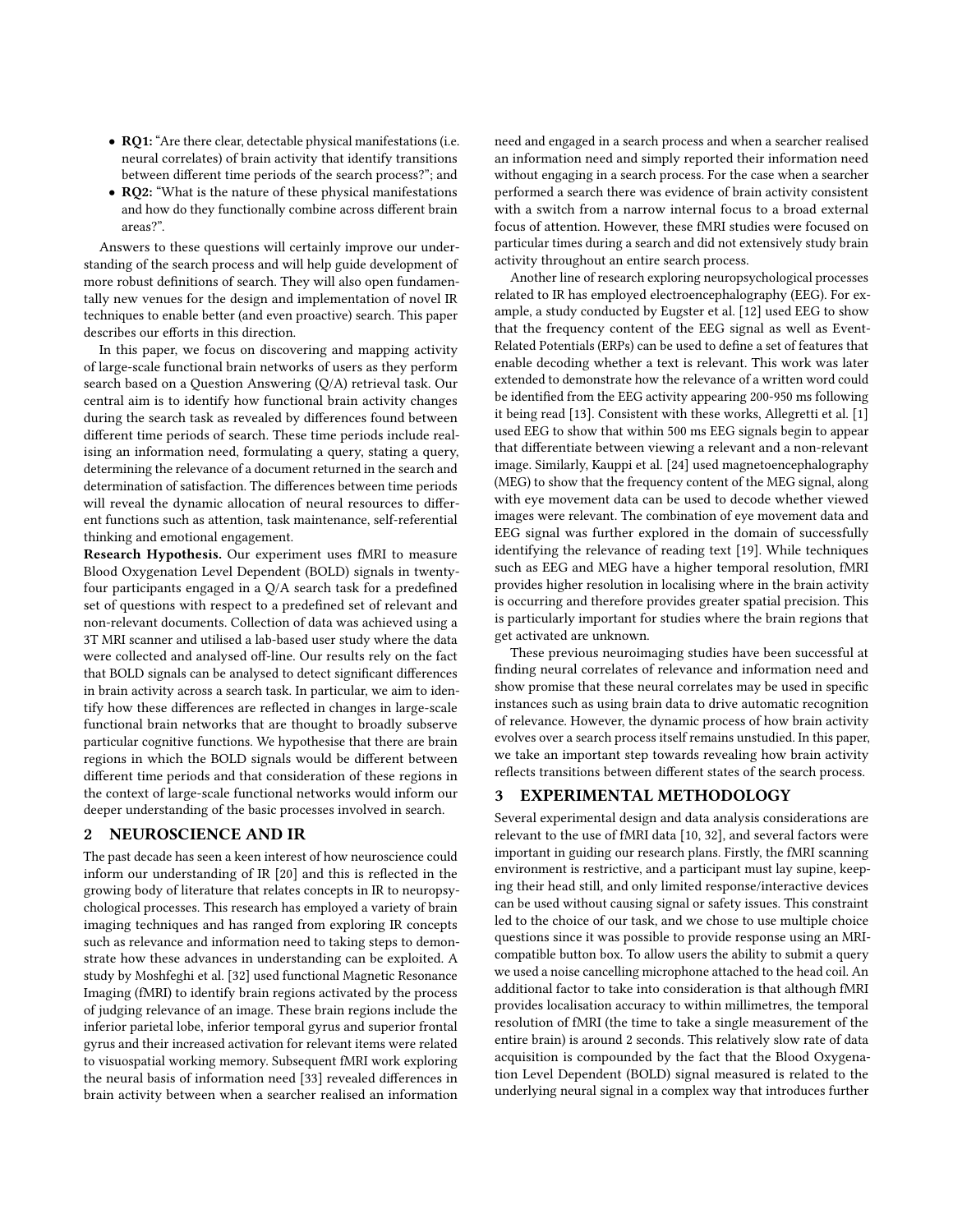delays [\[16\]](#page-9-28). Due to these constraints on the timing of the data acquisition, it was necessary to time experimental events at a rate that could be resolved by our fMRI measurements.

## 3.1 Design

A "within-subjects" design [\[7\]](#page-9-29) was used in this study. We organised the search process into five epochs $^1$  $^1$ : (1) Information Need (IN), (2) Query Formulation (QF), (3) Query Submission (QS), (4) Relevance Judgment (RJ), and (5) Satisfaction Judgment (SJ). As our independent variable, we then examined the four transitions between each epoch and the next. The dependent variable was brain activity revealed by the BOLD signal. An important aspect of this design is that if a participant responded with an answer to the initial query then they did not have an information need and their data was not considered for this trial. Otherwise, the subsequent search process was entered into the analysis.

## <span id="page-2-2"></span>3.2 Task

Each participant engaged in the task illustrated in Figure [1](#page-2-1) where they were first presented with a fixation screen from 4-6 seconds before proceeding to a question for 4 seconds. After this, for 4 seconds four possible responses were provided while the question stayed on the screen. Participants could not make a response until after the 4 seconds of observing the possible responses. This was done so that brain activity related to the motor response of pressing the button would not be contained in the model of brain activity, which only considered these first 8 seconds. Of the four possible responses, one was always the correct answer, and one of them was always "need to search". The position of the four alternatives was randomised for each trial and the response given by pressing one of the four buttons available on the button box that each participant had in their right hand. The time to respond was not restricted so that participants were not under time pressure to respond. The order of the questions was randomised for each participant. After the 8 seconds participants were able to respond and if they responded with an answer, the experiment progressed directly on to the next trial. For the case that they answered the question, the trial was not considered for analysis. However, if the answer "need to search" was provided then this epoch was labelled as IN and participants moved to the next state of the search process. In this next state of query formulation (QF) participants had 4 seconds to consider what their query was before entering the next state where they were given 4 seconds to submit their query (QS). Following this, participants viewed a fixation cross on the screen before being presented with a document to evaluate that was the result of their search. They viewed this document for 16 seconds (RJ) before returning to the original question and multiple choices. When they responded with an answer to the question (as opposed to the "need to search" option) they were presented with a question of whether they were satisfied with the search (SJ) and were given 4 seconds to make this satisfaction judgment. If after seeing the document they still responded with "need to search" they went through another cycle of being presented with another document in response to their query. For any question, there was a limit of 3 attempts.

<span id="page-2-0"></span>

<span id="page-2-1"></span>

#### 3.3 Question Answering Dataset

To perform the task scenario mentioned in Section [3.2,](#page-2-2) we created a Question Answering dataset<sup>[2](#page-2-3)</sup>. To develop this standard set of questions, we used previous runs of TREC Q/A Track, in particular we carefully selected a set of 40 questions from the TREC-8 and TREC-2001 Question Answering Tracks - Main Task<sup>[3](#page-2-4)</sup>. We chose these two Tracks since they were the first and last tracks where the questions presented were (i) independent from one another, in contrast to other Tracks that share a relationship, and (ii) they also provided the correct answer to the questions.

We then manually examined all the questions presented in these two tracks and selected a subset of questions that (i) were not longer than one line, and (ii) the correct answer to the question was not longer than five words. This constraint is due to the limitation of presenting the questions and options to the participants in an fMRI settings. An additional constraint was that there were at least two relevant and non-relevant answers in their QRel. We then removed the questions that were ambiguous or were time dependent, e.g. Who is the president of Stanford University? (TREC-8, Topic 51), making the answers provided in the Track not appropriate. The answers of all these questions were then checked by current search engines to make sure that the answers are still valid and correct. We also created two wrong answers for each question that were in the domain of the question, e.g. "What is a supernova?" (TREC-2001, Topic 1067) the correct answer is "An exploding star", and we created two other wrong answers, i.e. "A newborn star" and "A dead star". We also made sure that the questions covered a wide range of topics, e.g. history, politics, science, etc. to reduce any bias that might occur from an emphasis of a particular type of question.

Over this set of questions, two annotators separately judged the difficulty of the questions (i.e. hard or easy) and then chose a subset of questions where both annotators agreed upon question difficulty, i.e. 20 of them were hard, and 20 were easy questions. Since the experiment was divided into two runs, additional care was made to further divide the questions across runs so that each run had ten easy and ten hard questions covering a variety of topics. The goal of this procedure was to control the set of questions such that on average there was an equal chance of replying with a known answer and needing to search since the answer was unknown.

An additional step included preparing the documents that were shown to the subjects once they engaged in a search process. This involved simulating a snippet answer that is returned by current

<span id="page-2-3"></span><sup>2</sup>The Question Answering dataset is available upon request.

<span id="page-2-4"></span><sup>3</sup> For more information, please visit [http://trec.nist.gov/data/qa/t8\\_qadata.html](http://trec.nist.gov/data/qa/t8_qadata.html) and [http://trec.nist.](http://trec.nist.gov/data/qa/2001_qadata/main_task.html) [gov/data/qa/2001\\_qadata/main\\_task.html](http://trec.nist.gov/data/qa/2001_qadata/main_task.html)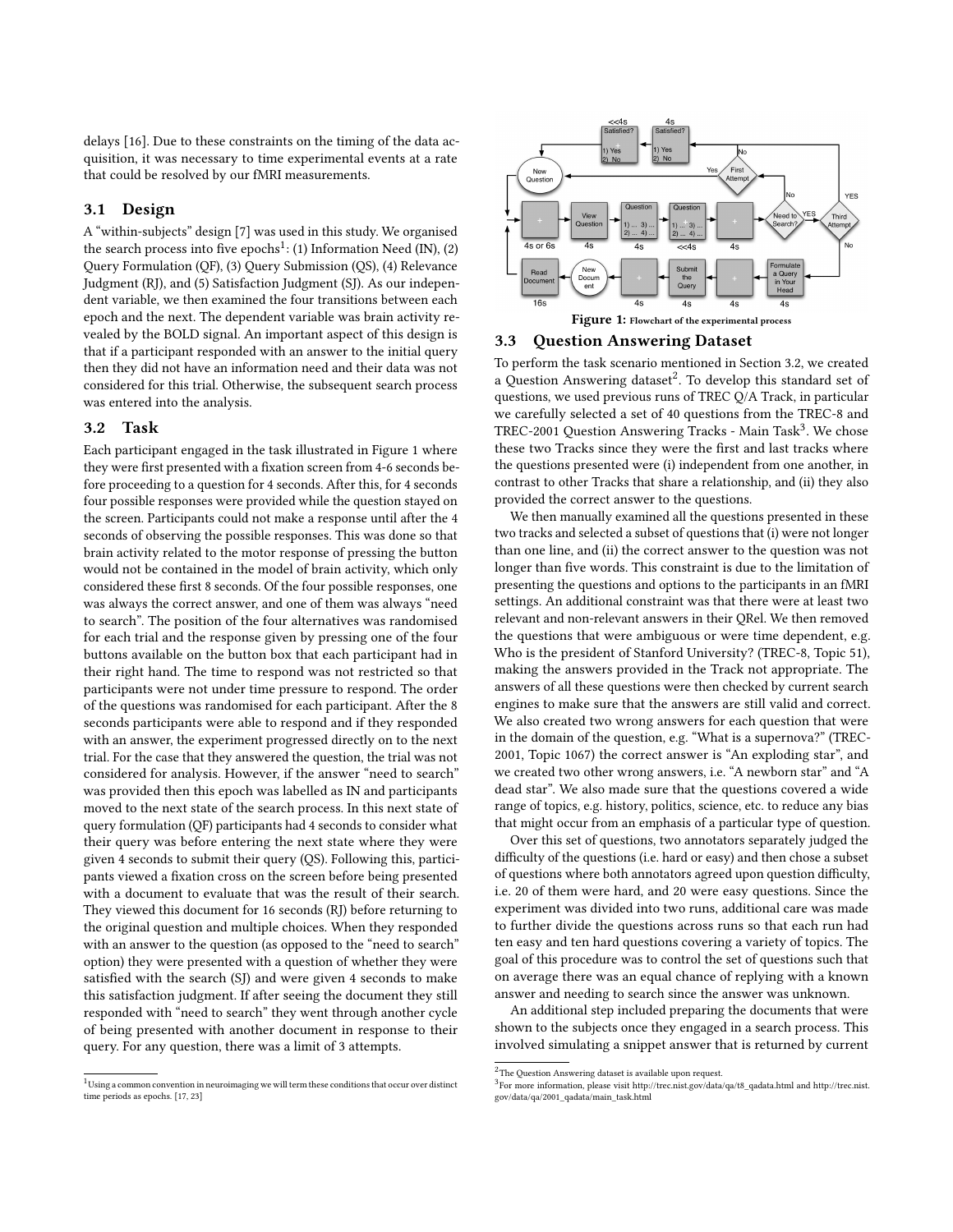search engines such as Google when a question is submitted. To achieve this, we selected two relevant and two non-relevant documents from QRel. The length of the answers provided in TREC-8 and TREC 2001 were incompatible. In order to keep the size of the results consistent, for those answers that were too short, we found the source file and selected sentences around the answer so that all snippets had the same length. The average length of the answers shown to the participants for the first and second run was 39.47 words (SD of 3.33) and 39.65 words (SD of 3.285) respectively. This was done to reduce any potential confounding effect of snippet size on the brain activity results.

## <span id="page-3-1"></span>3.4 Procedure

This section describes the flow of the study, from start to finish. Ethical permission was obtained from the Ethics Committee of the College of Science and Engineering, University of Glasgow. Participants were instructed of the duration of the experiment, which included approximately 50 minutes to perform all functional tasks examining search processes, and approximately 10 minutes to obtain an anatomical scan of brain structure. Participants were told that they could leave at any point during the experiment and would still receive payment (the payment rate was £6/hr). They were then asked to sign a consent form. Before beginning the experiment participants underwent a safety check to guarantee that they did not possess any metal items inside or outside of their body, or had any contraindications for scanning, such as certain tattoo inks. They were then provided with a gear (similar to a training suit) to wear for the duration of the experiment to avoid potential interference with the fMRI signal from any metal objects in their clothes.

Next, for training, they were given an example task and a corresponding set of example questions to familiarise themselves with the procedure. After successful completion of their training task, participants entered the fMRI scanner, and settings of the machine were adjusted to optimise their comfort and vision. While being scanned, each participant engaged in two separate runs of the task, with each run comprised of 20 questions. Two runs were chosen to give the participants a further break to relax during the scanning and to prevent fatigue on the task, which could extend in time if a participant often needed to search. After the functional runs were complete, the anatomical data of each participant were obtained.

After completion of scanning, participants filled out an exit questionnaire that provided demographic and qualitative descriptions of their experience during the experiment. They also completed the Edinburgh handedness questionnaire [\[34\]](#page-9-32) that evaluates whether the participant was right-, left- or mixed-handed. Handedness information was obtained since lateralization of brain function is influenced by handedness, and we wished to ensure that our sample of participants approximated the general population.

 ${\bf Approx}_{\bf}$  apparatus. The text was presented using Presentation $^{\circledR}$  software $^4,$  $^4,$  $^4,$ and back-projected using an LCD projector onto a translucent screen so that participants could view them in an angled mirror while positioned in the MRI scanner.

fMRI Data Acquisition. All fMRI data were collected at the Centre for Cognitive Neuroimaging, University of Glasgow, using a 3T Tim Trio Siemens scanner and 32-channel head coil. A functional

T2\*-weighted MRI run was acquired for two runs of the task (TR 2000ms; TE 30ms; 32 Slices;  $3mm^3$  voxel; FOV 210, matrix of 70×70). An anatomical scan was performed at the end of the scanning session that comprised a high-resolution T1-weighted anatomical scan using a 3D magnetisation prepared rapid acquisition gradient echo (ADNI- MPRAGE) T1-weighted sequence (192 slices;  $1mm<sup>3</sup>$  voxel; Sagittal Slice; TR 1900ms; TE 2.52;  $256 \times 256$  image resolution).

Questionnaires. When the experiment ended participants took an exit questionnaire that collected background and demographic information as well as general comments about the study. This included questions about previous experience with fMRI type user studies and questions to ascertain participants' subjective experience of performing the experiment.

Pilot Studies. Prior to running the actual user study, we performed a pilot study using two participants to confirm that the procedure worked appropriately and to obtain general feedback. As a result of the feedback, we implemented a number of changes to the experimental paradigm. After the pilot, it was determined that the participants were able to complete the user study without problems and that the system correctly logged participants' interaction data.

#### 4 RESULTS AND DISCUSSION

A study with the procedure explained in Section [3.4](#page-3-1) was conducted over 15 days from 7 December, 2015 to 22 December, 2015. Participants consisted of 24 healthy individuals with 11 males and 13 females. All participants were under the age of 44, with the largest group between the ages of 18-23 (54.1%) followed by a group between the ages of 30-35 (20.8%). The handedness survey indicated that 79.1% were right-handed, 12.5% were left-handed, and 8.33% were mixed-handed. Participants tended to have a postgraduate degree (20.8%), bachelors (33.33%) or other qualifications (45.8%). They were primarily students (54.1%), though there were a number of individuals who were self-employed (20.8%), not employed (4.16%) or employed by a company or organisation (20.8%). Participants were primarily native speakers (79.1%) or had an advanced level of English (20.8%). They all had experience in searching, with an average of 11.66 years (SD of 3.58) experience.

Log Analysis. The fMRI analysis relied upon a participant's response to the question to code whether a trial was IN or No-IN. If the trial was No-IN, then there was no further analysis of that trial since we were interested in the search process, starting from a realisation of information need. Because the experiment would be too difficult for a participant if they never knew an answer we balanced the number of easy and difficult questions so that there would be approximately an equal response rate for IN (respond "need to search") and No-IN (respond with an answer) responses. The average number of IN responses was 17.5 (SD of 5.91), and the average number of No-IN responses was 22.5 (SD of 5.91). A paired t-test revealed a marginal difference between the type of responses  $(p-value = 0.05)$ .

fMRI Data Preprocessing. The fMRI data were preprocessed using Brain Voyager  $QX<sup>5</sup>$  $QX<sup>5</sup>$  $QX<sup>5</sup>$ . A standard pipeline of pre-processing of the data was performed for each participant [\[18\]](#page-9-33). This involved slice scan time correction using trilinear interpolation based on

<span id="page-3-0"></span><sup>4</sup> Presentation® software (Neurobehavioral systems, Inc.), [http://www.neurobs.com.](http://www.neurobs.com)

<span id="page-3-2"></span><sup>5</sup> <http://www.BrainVoyager.com>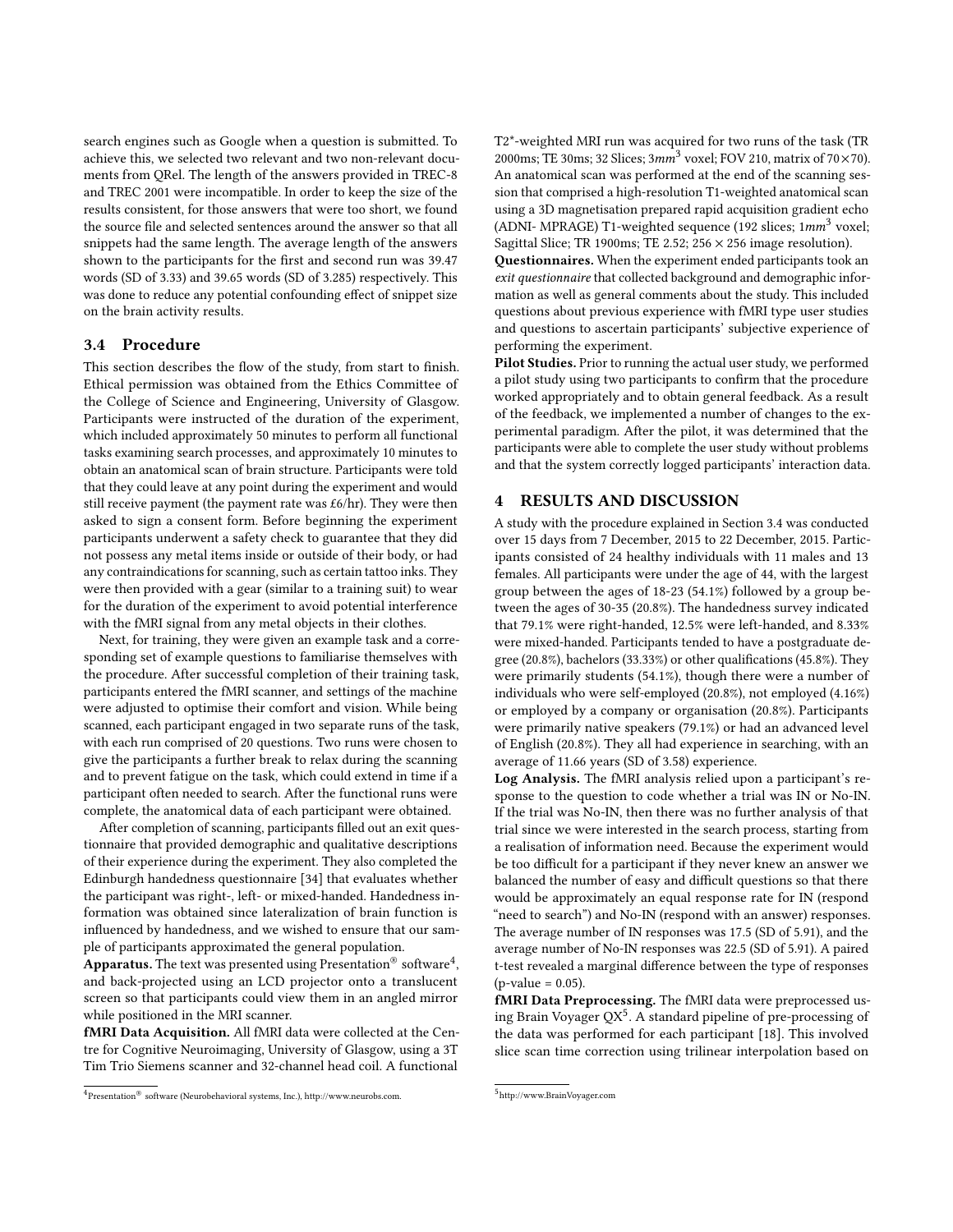<span id="page-4-1"></span>

Figure 2: The activation clusters from the contrast of IN vs QF, shown in yellow, are projected onto the average anatomical structure for 5 transverse sections. Note that the brains are in radiological format where the left side of the brain is on the right side of the image.

<span id="page-4-0"></span>Table 1: Details of activations for contrast of IN vs QF, including their anatomic label, location, Brodmann Area (BA), effect size as indicated by F statistic and p-value, volume and beta weight estimates for the different conditions.

|                                  | Hemis- | <b>Talairach Coordinates</b> |                | Effect size    |                | Number of voxels | IN       |                 | QF      |           | Network |           |                                |  |  |
|----------------------------------|--------|------------------------------|----------------|----------------|----------------|------------------|----------|-----------------|---------|-----------|---------|-----------|--------------------------------|--|--|
| <b>Brain Area</b>                | phere  | Χ                            | Y              | Z              | BA             | F(1,21)          | p-value  | mm <sup>3</sup> | Beta    | <b>SD</b> | Beta    | <b>SD</b> |                                |  |  |
| <b>Transverse Temporal Gyrus</b> | Right  | 57                           | $-22$          | 10             | 41             | 75.73            | 0.000000 | 13653           | $-0.06$ | 0.04      | 0.35    | 0.04      | Auditory                       |  |  |
| <b>Inferior Frontal Gyrus</b>    | Right  | 54                           | 17             | $\mathbf{1}$   | 45             | 29.47            | 0.000022 | 1690            | $-0.25$ | 0.08      | 0.44    | 0.10      | Ventral Attention              |  |  |
| <b>Inferior Parietal Lobule</b>  | Right  | 51                           | $-34$          | 49             | 40             | 19.91            | 0.000215 | 292             | $-0.38$ | 0.07      | 0.09    | 0.08      | Sensory/somatomotor Hand       |  |  |
| <b>Middle Frontal Gyrus</b>      | Right  | 45                           | 20             | 25             | 46             | 21.64            | 0.000137 | 152             | 0.10    | 0.05      | $-0.22$ | 0.09      | Fronto-parietal Task Control   |  |  |
| Precentral Gyrus                 | Right  | 39                           | $\overline{2}$ | 28             | 6              | 20.68            | 0.000176 | 172             | 0.11    | 0.05      | $-0.23$ | 0.07      | Fronto-parietal Task Control   |  |  |
| Insula                           | Right  | 33                           | 8              | 16             | 13             | 19.91            | 0.000215 | 180             | $-0.04$ | 0.03      | 0.28    | 0.06      | Cingulo-opercular Task Control |  |  |
| <b>Fusiform Gyrus</b>            | Right  | 33                           | $-46$          | $-14$          | 37             | 18.79            | 0.000292 | 266             | 0.11    | 0.03      | $-0.21$ | 0.06      | Uncertain                      |  |  |
| Middle Occipital Gyrus           | Right  | 30                           | $-88$          | $\overline{4}$ | 18             | 43.21            | 0.000002 | 6497            | 0.20    | 0.05      | $-0.64$ | 0.14      | Visual                         |  |  |
| Putamen                          | Right  | 24                           | $-4$           | 1              | $\star$        | 34.38            | 0.000008 | 953             | $-0.04$ | 0.03      | 0.20    | 0.04      | Subcortical                    |  |  |
| Precentral Gyrus                 | Right  | 18                           | $-22$          | 58             | $\overline{4}$ | 19.73            | 0.000226 | 111             | $-0.05$ | 0.03      | 0.14    | 0.04      | Cingulo-opercular Task Control |  |  |
| <b>Inferior Frontal Gyrus</b>    | Right  | 18                           | 26             | $-12$          | 47             | 48.40            | 0.000001 | 3306            | 0.13    | 0.04      | $-0.53$ | 0.09      | Uncertain                      |  |  |
| Cingulate Gyrus                  | Right  | 15                           | 5              | 28             | 24             | 27.86            | 0.000031 | 283             | $-0.02$ | 0.01      | 0.17    | 0.04      | Salience                       |  |  |
| Cingulate Gyrus                  | Right  | 6                            | $-28$          | 40             | 31             | 18.38            | 0.000327 | 242             | $-0.11$ | 0.03      | 0.13    | 0.04      | Sensory/somatomotor Hand       |  |  |
| <b>Cingulate Gyrus</b>           | Left   | $-3$                         | $-10$          | 37             | 24             | 20.59            | 0.000180 | 467             | $-0.06$ | 0.03      | 0.19    | 0.04      | Cingulo-opercular Task Control |  |  |
| Declive                          | Left   | $-3$                         | $-79$          | $-8$           | $\star$        | 20.14            | 0.000203 | 399             | 0.15    | 0.07      | $-0.47$ | 0.15      | Uncertain                      |  |  |
| <b>Medial Frontal Gyrus</b>      | Left   | $-3$                         | $-1$           | 61             | 6              | 65.36            | 0.000000 | 12062           | $-0.13$ | 0.06      | 0.53    | 0.05      | Ventral Attention              |  |  |
| Cingulate Gyrus                  | Left   | $-6$                         | 17             | 34             | 32             | 32.95            | 0.000011 | 1424            | 0.04    | 0.05      | 0.54    | 0.07      | Cingulo-opercular Task Control |  |  |
| Precentral Gyrus                 | Left   | $-15$                        | $-25$          | 55             | $\overline{4}$ | 25.73            | 0.000051 | 213             | $-0.04$ | 0.02      | 0.12    | 0.03      | Sensory/somatomotor Hand       |  |  |
| <b>Lingual Gyrus</b>             | Left   | $-15$                        | $-85$          | $-14$          | 18             | 17.94            | 0.000370 | 135             | 0.15    | 0.08      | $-0.43$ | 0.14      | Uncertain                      |  |  |
| Caudate Head                     | Left   | $-15$                        | 26             | $-5$           | $\star$        | 60.78            | 0.000000 | 520             | 0.12    | 0.03      | $-0.31$ | 0.06      | Uncertain                      |  |  |
| Parahippocampal Gyrus            | Left   | $-18$                        | $-19$          | $-14$          | 35             | 29.80            | 0.000020 | 167             | 0.21    | 0.04      | $-0.10$ | 0.05      | Uncertain                      |  |  |
| <b>Superior Frontal Gyrus</b>    | Left   | $-27$                        | 47             | 22             | 10             | 17.95            | 0.000369 | 158             | $-0.10$ | 0.05      | 0.45    | 0.10      | Salience                       |  |  |
| <b>Inferior Occipital Gyrus</b>  | Left   | $-30$                        | $-91$          | $-3$           | 18             | 40.90            | 0.000002 | 11105           | 0.16    | 0.04      | $-0.44$ | 0.10      | Visual                         |  |  |
| <b>Middle Frontal Gyrus</b>      | Left   | $-36$                        | 23             | 40             | 8              | 18.54            | 0.000312 | 199             | $-0.06$ | 0.06      | 0.56    | 0.10      | Fronto-parietal Task Control   |  |  |
| <b>Inferior Parietal Lobule</b>  | Left   | $-39$                        | $-31$          | 43             | 40             | 23.53            | 0.000085 | 585             | 0.11    | 0.04      | $-0.16$ | 0.05      | Sensory/somatomotor Hand       |  |  |
| Postcentral Gyrus                | Left   | $-54$                        | $-7$           | 22             | 43             | 96.53            | 0.000000 | 38549           | $-0.07$ | 0.03      | 0.31    | 0.02      | Sensory/somatomotor Mouth      |  |  |

information about the TR and the order of slice scanning. Threedimensional motion correction was performed to detect and correct for small head movements by spatial alignment of all the volumes of a participant to the first volume by rigid body transformations. In addition, linear trends in the data were removed and high pass filtering with a cutoff of 0.0025 Hz performed to reduce artefact from low frequency physiological noise. The functional data were then coregistered with the anatomic data and spatially normalised into the common Talairach space [\[42\]](#page-9-34). Finally, the functional data of each individual underwent spatial smoothing using a Gaussian kernel of 6mm to facilitate analysis of group data.

#### 4.1 General Linear Model (GLM) Analysis

Analysis began with a first-level analysis of individual participants. This used multiple linear regression of the BOLD-response time course in every voxel that modelled the two epochs to be contrasted (IN to QF, QF to QS, QS to RJ, RJ to SJ). Predictors' time courses were adjusted for the hemodynamic response delay by convolution with a hemodynamic response function. Group data were statistically tested with a second-level analysis using a random effects analysis of variance using search epoch as a within-participants factor. Four contrasts were performed between brain activity at different time epochs of the process. These included contrasts of IN vs QF, QF vs

QS, QS vs RJ and RJ vs SJ. To address the issue of multiple statistical comparisons across all voxels, activations are reported using False Discovery Rate (FDR) at a threshold of  $q < 0.01$  [\[5\]](#page-9-35). Using FDR, we control for the number of false positive voxels among the subset of voxels labelled as significant.

# 4.2 Mapping results of GLM onto large scale functional brain networks

Examining activity at specific areas of the brain has been a particularly effective approach when studying sensory and motor processing where data from individuals with brain damage at specific locations supports the view that particular areas are crucial for particular functions. For example, loss of ability to move a certain limb following a stroke. However, when considering brain organisation more broadly, it is also necessary to think of areas connected through large-scale networks that relate to particular functional activities. Table [5](#page-7-0) summarises established brain networks, including those related to the cognitive functions of attention, executive control and self-referential thought.

The four transitions involved activation in many brain regions, and we wished to examine how these activations in individual brain regions might reflect patterns of activity in large-scale brain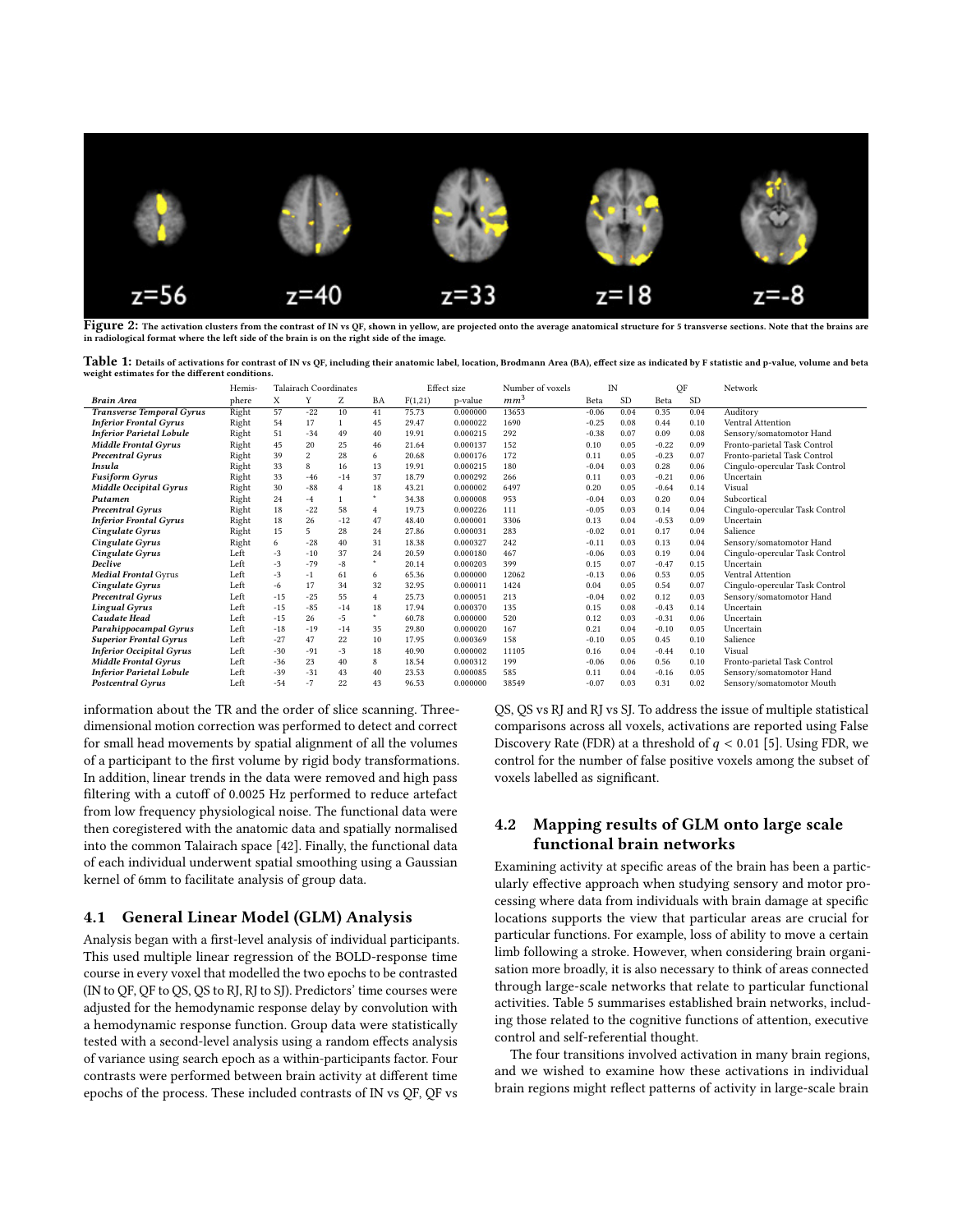networks. To achieve this, we needed a means to assign the different clusters to distinct networks. Several different schemes have been proposed to parcellate the brain into different functional areas, and we adapted one such scheme based on resting-state functional connectivity [\[37\]](#page-9-18). This approach provides the three-dimensional coordinates of 264 brain locations in MNI coordinates and a network membership for each location. A total of ten networks are used, including dorsal attention, ventral attention, fronto-parietal task control, cingulo-opercular task control, salience, default-mode, auditory, visual, somatomotor-hand and somatomotor-mouth. To assign a particular location to a network we first took the coordinates of our peak activations and used the GingerAle software from BrainMap $^{\circledR}$   $^6$  $^6$  to convert from Talairach to MNI (SPM) coordinates. Following this, we mapped our activations to the closest of the 264 brain location and assigned it the proposed function of that location. This provided us with an estimate of the brain function for each cluster and thus allowed us to view the changes between epochs as changes in the activity of large-scale networks.

Main Results. The results can be seen in the evaluation of the four transitions between different epochs (IN to QF, QF to QS, QS to RJ and RJ to SJ) and to broadly address RQ1 are evaluated first in terms of the general areas where activations were found and with an emphasis on subcortical, sensory and motor processing. Following this, we report the differences regarding the changes in large-scale functional brain networks.

Transition 1 - IN to QF: During IN participants were visually presented with the question and then the possible answers, and they provided the response that they needed more information to answer the question. During QF participants followed visual instructions to formulate a query. Thus, while both tasks would require some reading we would expect IN to more robustly activate processes involving vision and eye movements as well as hand movements to make the response on the button box, while for QF we would expect participants to more robustly activate cognitive processes involved in formulating a query as well as preparatory motor activity for issuing the query. The results of the contrast IN versus QF are presented in Table [1](#page-4-0) and Figure [2.](#page-4-1) Inspection of these results shows that of the 26 clusters of activity found, 12 clusters were more active during IN, while 14 were more active during QF. Consistent with the IN condition providing a higher demand of visual processing, areas such as BA18 and 37 were more active during IN. Consistent with ideas of preparatory activity being related to QF, it was found that activations were higher during QF than IN in auditory and somato-motor regions.

Transition 2 - QF to QS: During QF participants were following visually presented instructions to formulate a question while for QS they were following visually presented instructions to verbally state the question. Thus, both tasks would require similar amounts of vision and eye movements, but QF would require greater cognitive activity to formulate the question, while QS would engage speech production and motor areas related to speaking as well as sound processing. The results of the contrast QF versus QS are presented in Table [2](#page-6-0) and Figure [3.](#page-6-1) In these results, we have not reported some activations that were found in the ventricles which contain only cerebrospinal fluid and no neurons. Thus these regions

are not related to neural activity and are known as a potential artefact when people speak while being scanned [\[14,](#page-9-36) [38\]](#page-9-37). Inspection of these results shows six clusters of activity, with five clusters more active during QF, while one was more active during QS.

Transition 3 - QS to RJ: During QS participants were following visually presented instructions to state their query and during RJ they were presented with a document that would involve vision and eye movements to read and understand the visually presented document that was given in response to their query. Thus, we would expect motor and speech production areas to be more active during QS and vision, reading and cognitive areas to be more active during RJ. The results of the contrast QS versus RJ are presented in Table [3](#page-6-2) and Figure [4.](#page-6-3) Inspection of these results shows that of the 17 clusters of activity found, nine clusters were more active during QS, while eight were more active during RJ. The cerebellar and subcortical activity during QS appears to reflect processing of movement and potentially also reward processing. For instance, activity in cerebellum can be related to motor production, and the subcortical regions found including the basal ganglia (substantia nigra, globus pallidus) and hypothalamus are not necessarily related to the movement since regions of the basal ganglia can be related to both movement and reward systems. Thus, these activities are consistent with the statement of the query to be seen as initiating reward-seeking behaviour. The activity during RJ can be attributed to language, visual and cognitive processing. For example, the lateralised left hemisphere activity in BA21 is consistent with language processing and the activity in BA18 reflects visual processing.

Transition 4 - RJ to SJ: During RJ participants are using vision and eye movements to read the presented document and are considering whether the information presented in the document will provide them with an answer to the question. During SJ participants are following visually presented instructions to decide whether they were satisfied with the information that had been provided to their query and pressing a response key as appropriate to answer yes or no. Thus, during RJ we would expect there to be greater activity in visual and eye movement areas, as well as cognitive areas related to reading and subsequent semantic encoding of the information. During SJ we would expect motor activity associated with the button press and processes of cognitive evaluation to decide if the information just presented had been relevant. The results of the contrast RJ versus SJ are presented in Table [4](#page-7-1) and Figure [5.](#page-7-2) Inspection of these results shows that of the 22 clusters of activity found, 11 clusters were more active during RJ, while 11 were more active during SJ. A large cluster in BA18 was more active during RJ than SJ, and this is consistent with greater visual processing during the scanning of the document, however, for another higher level visual region in BA37 there was more activation in SJ than RJ, and the reason for this is unclear. However, the large cluster in BA40, associated with the motor activity is consistent with the presence of a key press in the SJ phase.

#### 4.3 Large Scale Network Analysis

In this section, we address RQ2 by summarising the results in terms of the activation of large-scale functional brain networks (Table [5\)](#page-7-0). We focus on six networks involved in complex processing (dorsal attention, ventral attention, fronto-parietal task control, cingulo-opercular task control, salience and default mode) as well as

<span id="page-5-0"></span> $^6$ GingerAle software (Brainmap®), [http://www.brainmap.org.](http://www.brainmap.org)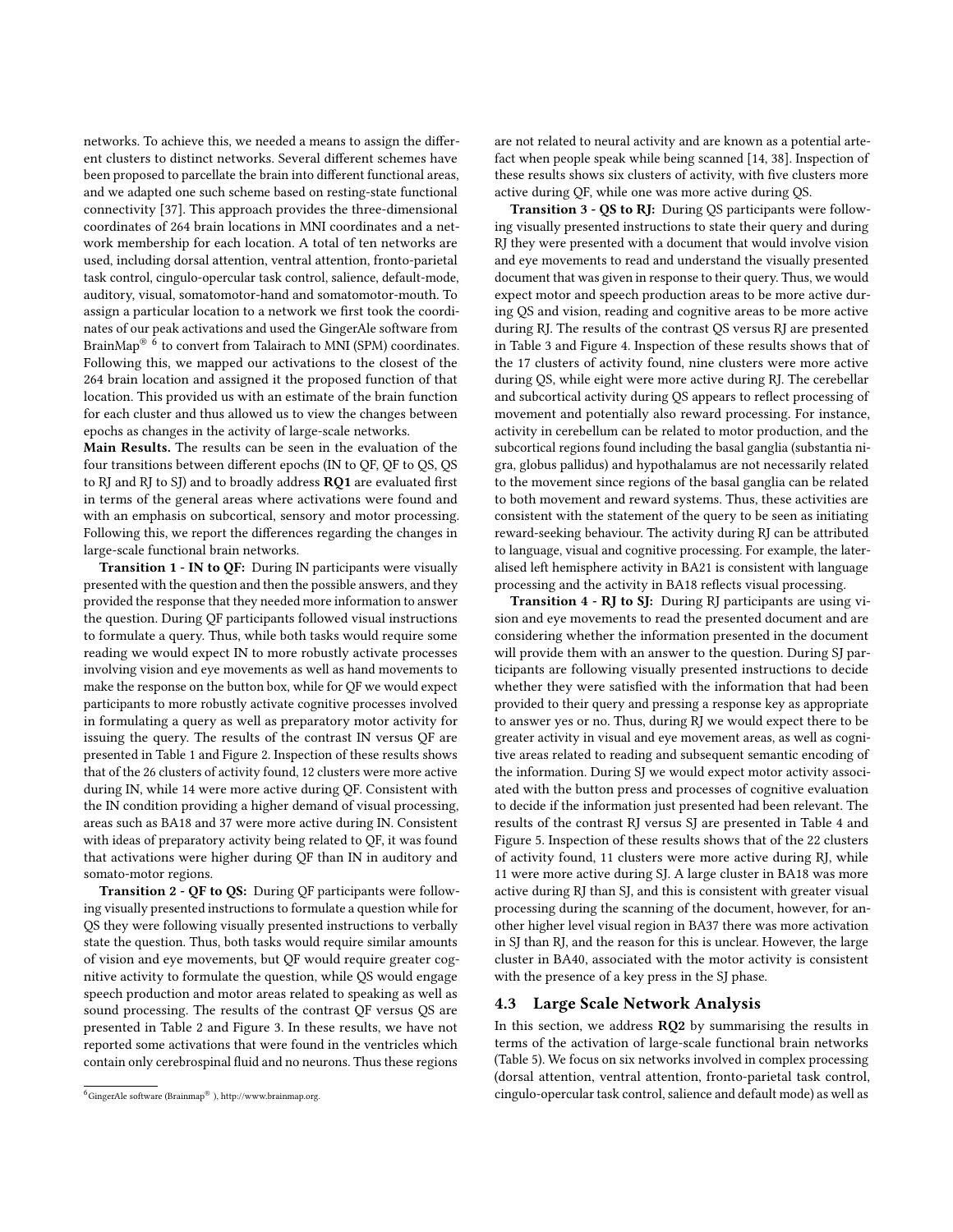<span id="page-6-1"></span>

Figure 3: The 6 activation clusters from the contrast of QF vs QS, shown in yellow, are projected onto the average anatomical structure for 4 transverse sections. Note that the brains are in radiological format where the left side of the brain is on the right side of the image.

<span id="page-6-0"></span> ${\bf Table~2:}$  Details of activations for contrast of QF vs QS, including their anatomic label, location, Brodmann Area (BA), effect size as indicated by F statistic and p-value, volume and beta weight estimates for the different conditions.

|                                | Hemis- |     | Talairach Coordinates |    |    | Effect size |          | Number of voxels | QF      |           | OS      |      | Network                      |
|--------------------------------|--------|-----|-----------------------|----|----|-------------|----------|------------------|---------|-----------|---------|------|------------------------------|
| <b>Brain Area</b>              | phere  |     |                       |    | BA | F(1,21)     | p-value  | mm               | Beta    | <b>SD</b> | Beta    | -SD  |                              |
| <b>Superior Temporal Gyrus</b> | Right  | 66  | $-34$                 |    | 22 | 39.93       | 0.000003 | 110              | $-0.50$ | 0.13      | 0.06    | 0.09 | Default Mode                 |
| Precuneus                      | Right  |     | $-58$                 |    |    | 33.68       | 0.000009 | 241              | 0.58    | 0.13      | $-0.66$ | 0.15 | Dorsal Attention             |
| <b>Superior Frontal Gyrus</b>  | Left   | -5  |                       | 61 |    | 32.61       | 0.000011 | 685              | 0.71    | 0.07      | $-0.10$ | 0.09 | Ventral Attention            |
| <b>Superior Frontal Gyrus</b>  | Left   | -15 |                       | 68 |    | 36.01       | 0.000006 | 255              | 0.77    | 0.10      | $-0.05$ | 0.10 | Ventral Attention            |
| <b>Middle Frontal Gyrus</b>    | Left   | -39 | 29                    |    |    | 28.56       | 0.000027 | 200              | 0.62    | 0.11      | $-0.25$ | 0.10 | Fronto-parietal Task Control |
| <b>Middle Frontal Gyrus</b>    | Left   | -51 |                       | 34 |    | 37.16       | 0.000005 | 124              | 0.62    | 0.15      | $-0.33$ | 0.13 | Fronto-parietal Task Control |

<span id="page-6-3"></span>

Figure 4: The 17 activation clusters from the contrast of IN vs QF, shown in yellow, are projected onto the average anatomical structure for 5 transverse sections. Note that the brains are in radiological format where the left side of the brain is on the right side of the image.

<span id="page-6-2"></span>Table 3: Details of activations for contrast of QS vs RJ, including their anatomic label, location, Brodmann Area (BA), effect size as indicated by F statistic and p-value, volume and beta weight estimates for the different conditions.

|                                 | Hemis- | <b>Talairach Coordinates</b> |       |                | Effect size |         | Number of voxels | QS              |         | RJ        |         | Network   |                                |
|---------------------------------|--------|------------------------------|-------|----------------|-------------|---------|------------------|-----------------|---------|-----------|---------|-----------|--------------------------------|
| <b>Brain Area</b>               | phere  | X                            |       | Z              | BA          | F(1,21) | p-value          | mm <sup>3</sup> | Beta    | <b>SD</b> | Beta    | <b>SD</b> |                                |
| Precentral Gyrus                | Right  | 57                           | $-7$  | 10             | 43          | 64.41   | 0.000000         | 29539           | 0.27    | 0.06      | $-0.19$ | 0.04      | Auditory                       |
| Precentral Gyrus                | Right  | 45                           | 23    | 37             | 9           | 54.48   | 0.000000         | 11291           | $-0.27$ | 0.07      | 0.15    | 0.05      | Fronto-parietal Task Control   |
| <b>Inferior Occipital Gyrus</b> | Right  | 27                           | $-88$ | $-8$           | 18          | 110.43  | 0.000000         | 87991           | $-0.31$ | 0.05      | 0.19    | 0.03      | Uncertain                      |
| <b>Thalamus</b>                 | Right  | 21                           | $-25$ |                | $\ast$      | 20.54   | 0.000182         | 335             | $-0.09$ | 0.03      | 0.03    | 0.02      | Subcortical                    |
| <b>Medial Globus Pallidus</b>   | Right  | 15                           | $-4$  |                | $\star$     | 31.25   | 0.000015         | 166             | 0.09    | 0.03      | $-0.04$ | 0.02      | Subcortical                    |
| Substania Nigra                 | Right  | 12                           | $-16$ | $-8$           | $\star$     | 24.52   | 0.000067         | 136             | 0.06    | 0.04      | $-0.07$ | 0.03      | Uncertain                      |
| <b>Medial Frontal Gyrus</b>     | Right  | 6                            | $-7$  | 67             | -6          | 17.70   | 0.000396         | 286             | 0.21    | 0.09      | $-0.20$ | 0.07      | Cingulo-opercular Task Control |
| Caudate Body                    | Right  | 6                            | 8     | 16             | $\star$     | 41.77   | 0.000002         | 2309            | $-0.29$ | 0.06      | 0.01    | 0.02      | Subcortical                    |
| <b>Cingulate Gyrus</b>          | Right  | 3                            | 11    | 31             | 24          | 25.70   | 0.000051         | 1601            | 0.17    | 0.08      | $-0.18$ | 0.05      | Salience                       |
| Substania Nigra                 | Left   | -9                           | $-19$ | $-8$           | $\star$     | 27.40   | 0.000035         | 223             | 0.07    | 0.03      | $-0.05$ | 0.02      | Subcortical                    |
| Hypothalamus                    | Left   | -9                           | -4    | $-2$           | $\star$     | 42.92   | 0.000002         | 664             | 0.05    | 0.03      | $-0.06$ | 0.02      | Subcortical                    |
| Culmen                          | Left   | $-15$                        | $-55$ | $-17$          | $\star$     | 80.65   | 0.000000         | 6112            | 0.21    | 0.05      | $-0.11$ | 0.03      | Cerebellar                     |
| Parahippocampal Gyrus           | Left   | $-15$                        | $-37$ | 4              | 30          | 16.74   | 0.000522         | 179             | $-0.25$ | 0.06      | $-0.03$ | 0.03      | Default Mode                   |
| Precentral Gyrus                | Left   | $-48$                        | $-7$  | $\overline{ }$ | -6          | 60.38   | 0.000000         | 24117           | 0.25    | 0.05      | $-0.18$ | 0.04      | Cingulo-opercular Task Control |
| Middle Temporal Gyrus           | Left   | $-51$                        | $-4$  | $-17$          | 21          | 18.55   | 0.000312         | 162             | $-0.04$ | 0.05      | 0.12    | 0.03      | Default Mode                   |
| <b>Inferior Frontal Gyrus</b>   | Left   | $-55$                        | 20    | 25             | 9           | 51.57   | 0.000000         | 12754           | $-0.23$ | 0.08      | 0.18    | 0.05      | Fronto-parietal Task Control   |
| Middle Temporal Gyrus           | Left   | $-57$                        | $-34$ | $-5$           | 21          | 21.91   | 0.000128         | 472             | $-0.09$ | 0.06      | 0.18    | 0.05      | Default Mode                   |

three sensory and motor networks (auditory, visual, somato-motor). This analysis provides a more holistic view of brain function than consideration of single areas in isolation.

Analysis of IN vs QF network: In this contrast, four of the ten networks showed a difference between epochs, with no change in activity found for the dorsal attention or default mode network. Greater activity was found during the IN epoch in the cinguloopercular network and two of three clusters in the fronto-parietal task network. This is consistent with the view that IN would require

both dynamic restructuring of cognitive resources across the subtasks and sustained effort to maintain task set within the subtasks. Larger activation was found in the ventral attention and salience networks during QF, suggesting that the change from IN to QF involved a switch of attention involving factors that were either emotionally or cognitively relevant to the individual.

Analysis of QF vs QS network: In this contrast, four of the ten networks showed a difference, with no change of activity found in the cingulo-opercular task control and salience networks. Greater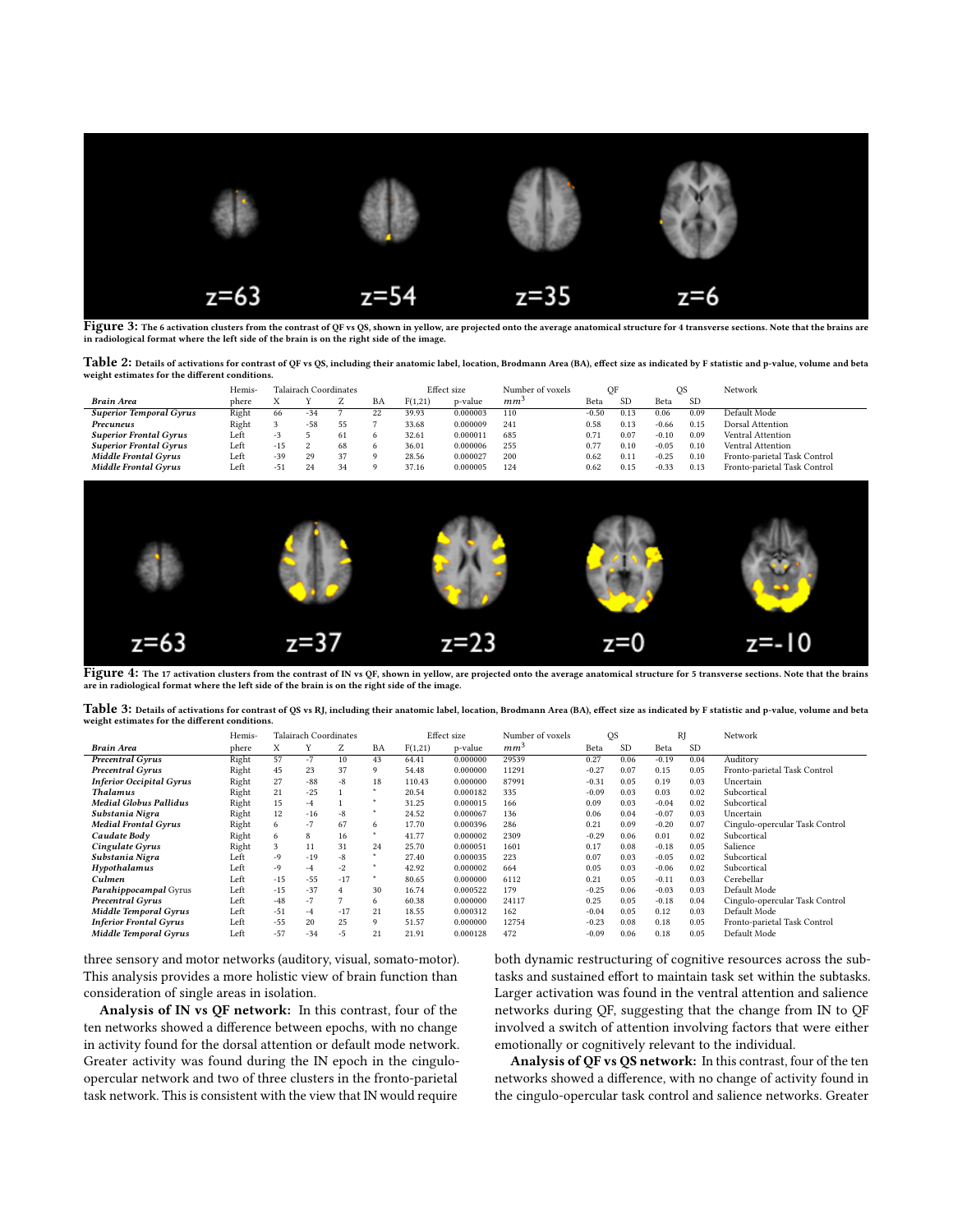<span id="page-7-2"></span>

Figure 5: The 22 activation clusters from the contrast of RJ vs SJ, shown in yellow, are projected onto the average anatomical structure for 5 transverse sections. Note that the brains are in radiological format where the left side of the brain is on the right side of the image.

<span id="page-7-1"></span>Table 4: Details of activations for contrast of RJ vs SJ, including their anatomic label, location, Brodmann Area (BA), effect size as indicated by F statistic and p-value, volume and beta weight estimates for the different conditions.

|                                 | Hemis- | <b>Talairach Coordinates</b> |       | Effect size |         | Number of voxels | RJ       |                 | SJ      |           | Network |           |                                |
|---------------------------------|--------|------------------------------|-------|-------------|---------|------------------|----------|-----------------|---------|-----------|---------|-----------|--------------------------------|
| Brain Area                      | phere  | X                            |       | Z           | BA      | F(1,21)          | p-value  | mm <sup>3</sup> | Beta    | <b>SD</b> | Beta    | <b>SD</b> |                                |
| <b>Inferior Parietal Lobule</b> | Right  | 57                           | $-34$ | 34          | 40      | 87.50            | 0.000000 | 19533           | $-0.09$ | 0.03      | 0.39    | 0.05      | Cingulo-opercular Task Control |
| Middle Temporal Gyrus           | Right  | 51                           | $-43$ |             | 21      | 17.52            | 0.000416 | 119             | 0.04    | 0.05      | 0.41    | 0.09      | Ventral Attention              |
| Precentral Gyrus                | Right  | 48                           | 5     | 10          | 44      | 42.28            | 0.000002 | 5927            | $-0.14$ | 0.03      | 0.22    | 0.05      | Cingulo-opercular Task Control |
| Middle Occipital Gyrus          | Right  | 39                           | $-67$ | 4           | 37      | 40.16            | 0.000003 | 1263            | $-0.06$ | 0.02      | 0.27    | 0.05      | Visual                         |
| Middle Frontal Gyrus            | Right  | 36                           | 26    | 19          | 46      | 32.79            | 0.000011 | 2547            | 0.22    | 0.04      | $-0.15$ | 0.07      | Fronto-parietal Task Control   |
| Culmen                          | Right  | 24                           | $-46$ | $-17$       | ×       | 76.88            | 0.000000 | 6493            | $-0.12$ | 0.03      | 0.26    | 0.05      | Cerebellar                     |
| <b>Thalamus</b>                 | Right  | 21                           | $-22$ |             | $\ast$  | 48.48            | 0.000001 | 375             | 0.05    | 0.01      | $-0.07$ | 0.03      | Subcortical                    |
| Cingulate Gyrus                 | Right  | 15                           | $-31$ | 37          | 31      | 21.09            | 0.000158 | 230             | $-0.07$ | 0.03      | 0.14    | 0.03      | Salience                       |
| Caudate Body                    | Right  | 12                           | 5     | 10          | ×       | 23.74            | 0.000081 | 404             | 0.06    | 0.03      | $-0.13$ | 0.04      | Subcortical                    |
| Pyramis                         | Left   | $\mathbf{0}$                 | $-64$ | $-23$       | ×       | 21.94            | 0.000127 | 205             | 0.08    | 0.02      | $-0.20$ | 0.08      | Cerebellar                     |
| Cingulate Gyrus                 | Left   | $-3$                         | $-22$ | 28          | 23      | 31.86            | 0.000013 | 1891            | $-0.04$ | 0.03      | 0.29    | 0.04      | Memory Retrieval Putative      |
| Cingulate Gyrus                 | Left   | $-3$                         | $-7$  | 46          | 24      | 21.48            | 0.000142 | 435             | $-0.22$ | 0.06      | 0.26    | 0.07      | Cingulo-opercular Task Control |
| <b>Lingual Gyrus</b>            | Left   | -9                           | $-82$ | -8          | 18      | 149.58           | 0.000000 | 24913           | 0.30    | 0.02      | $-0.33$ | 0.06      | Uncertain                      |
| Caudate Body                    | Left   | $-12$                        |       | 10          | ×       | 22.43            | 0.000112 | 925             | 0.09    | 0.03      | $-0.16$ | 0.05      | Subcortical                    |
| Caudate Tail                    | Left   | $-21$                        | $-34$ | 13          | ×       | 47.71            | 0.000001 | 833             | $-0.10$ | 0.04      | 0.01    | 0.02      | Auditory                       |
| Declive                         | Left   | $-24$                        | $-52$ | $-14$       | $\star$ | 22.75            | 0.000103 | 618             | $-0.12$ | 0.03      | 0.18    | 0.06      | Cerebellar                     |
| Precuneus                       | Left   | $-33$                        | $-67$ | 31          | 39      | 19.52            | 0.000239 | 187             | 0.13    | 0.02      | $-0.23$ | 0.07      | Dorsal Attention               |
| Postcentral Gyrus               | Left   | $-36$                        | $-28$ | 46          | 40      | 113.52           | 0.000000 | 28512           | $-0.17$ | 0.03      | 0.38    | 0.05      | Sensory/somatomotor Hand       |
| Middle Temporal Gyrus           | Left   | $-42$                        | $-58$ | 4           | 37      | 25.34            | 0.000055 | 332             | $-0.02$ | 0.05      | 0.22    | 0.04      | Dorsal Attention               |
| <b>Inferior Frontal Gyrus</b>   | Left   | $-45$                        | 23    | $-5$        | 47      | 20.22            | 0.000198 | 179             | 0.19    | 0.05      | $-0.32$ | 0.10      | Default Mode                   |
| Middle Frontal Gyrus            | Left   | $-45$                        | 20    | 25          | 46      | 110.10           | 0.000000 | 15012           | 0.13    | 0.03      | $-0.33$ | 0.05      | Fronto-parietal Task Control   |
| Middle Temporal Gyrus           | Left   | $-51$                        | $-10$ | $-14$       | 21      | 55.40            | 0.000000 | 12914           | 0.13    | 0.03      | $-0.19$ | 0.03      | Default Mode                   |

Table 5: Summary of brain networks and regions [\[37\]](#page-9-18).

<span id="page-7-0"></span>

| Network                         | Brain regions                                                                        | Function                          |  |  |  |  |
|---------------------------------|--------------------------------------------------------------------------------------|-----------------------------------|--|--|--|--|
| dorsal attention                | Frontal eye fields (FEF), intraparietal sul-                                         | Top-down attention,               |  |  |  |  |
|                                 | cus/superior parietal lobule (IPS/SPL) [11, 35]                                      | visuospatial                      |  |  |  |  |
| ventral attention               | Temporoparietal junction (TPJ), ventral frontal                                      | Bottom-up reorient-               |  |  |  |  |
|                                 | cortex (VFC) [11, 35])                                                               | ing or shifting of at-<br>tention |  |  |  |  |
|                                 |                                                                                      |                                   |  |  |  |  |
| fronto-parietal<br>task control | Dorsolateral prefrontal cortex (dlPFC), Inferior                                     | Initiation and adjust-            |  |  |  |  |
|                                 | parietal lobule (IPL), dorsal frontal cortex (dFC),                                  | ment for rapid adap-              |  |  |  |  |
|                                 | inferior parietal sulcus (IPS), precuneus, middle<br>cingulate cortex (mCC) [11, 35] | tive control                      |  |  |  |  |
| cingulo-                        | Anterior prefrontal cortex (aPFC), anterior in-                                      | Stable set control for            |  |  |  |  |
| opercular<br>task               | sula/frontal operculum (AI/fO), dorsal anterior                                      | task maintenance                  |  |  |  |  |
| control                         | cingulate cortex/medial superior frontal cortex                                      |                                   |  |  |  |  |
|                                 | (dACC/msFC) [11, 35]                                                                 |                                   |  |  |  |  |
| salience                        | Anterior Insula (AI), dorsal Anterior Cingulate                                      | Identify relevant in-             |  |  |  |  |
|                                 | Cortex (dACC), amygdala, ventral striatum, dor-                                      | ternal and external               |  |  |  |  |
|                                 | somedial thalamus, hypothalamus, substantia                                          | stimuli and the in-               |  |  |  |  |
|                                 | nigra/ventral tegmental area [29, 41]                                                | tegration of sensory,             |  |  |  |  |
|                                 |                                                                                      | emotional and cogni-              |  |  |  |  |
|                                 |                                                                                      | tive information                  |  |  |  |  |
| default-mode                    | Ventral medial prefrontal cortex (vMPFC), pos-                                       | Self-referential                  |  |  |  |  |
|                                 | terior cingulate cortex (PCC)/retrosplenial cor-                                     | thinking.<br>inter-               |  |  |  |  |
|                                 | tex (Rsp), inferior parietal lobule (IPL), lateral                                   | nally directed<br>or              |  |  |  |  |
|                                 | temporal cortex (LTC), dorsal medial prefrontal                                      | spontaneous<br>self-              |  |  |  |  |
|                                 | cortex (dMPFC), hippocampal formation (HF+)                                          | generated thought,                |  |  |  |  |
|                                 | [6, 39]                                                                              | mind-wandering                    |  |  |  |  |
| visual system                   | spanning most of occipital cortex, often includ-                                     | processing of visual              |  |  |  |  |
|                                 | ing a small portion of superior parietal cortex                                      | information                       |  |  |  |  |
|                                 | and a portion of the postero-lateral thalamus                                        |                                   |  |  |  |  |
| auditory system                 | transverse temporal gyrus, superior temporal                                         | processing of audi-               |  |  |  |  |
|                                 | gyrus, pre and postcentral gyrus, insula)                                            | tory information                  |  |  |  |  |
| somatosensory                   | S1, M1, and some pre- and postcentral-gyrus                                          | processing of touch               |  |  |  |  |
| and motor system                | cortex                                                                               | and control of action             |  |  |  |  |

activity was found for QF in three networks. Activity in the frontoparietal task control network is consistent with the idea that formulating the question and planning to speak requires more dynamic

allocation of cognitive resources compared to saying the query. The finding of both the dorsal and ventral attention networks is somewhat contradictory as it is typically thought that top-down and bottom-up forms of attention are complementary. That both are active might reflect the relatively long time scales used in the experiment, raising the possibility that activation of the ventral attention network is a transient that occurs at the beginning of the epoch that later switches to top-down attention in the process of formulating the question. The default mode network was found to be lower during QF and more active during QS. The reduced activity for QF is consistent with the idea that default mode regions decrease activity when participants are performing a task and would could also possibly suggest that during the QS epoch there was enough time for participants to disengage from the task, allowing an increase of activity in the default mode.

Analysis of QS vs RJ network: In this contrast, four of the ten networks showed a difference, with no change of activity found in either the dorsal or ventral attention networks. Greater activity was found for QS in two networks that included the cingulo-opercular task network and the salience network. These two networks share an overlap of anatomical regions, and their activity suggests that compared to the RJ epoch there were both efforts spent on maintaining task set over the period of stating the question and potentially also an affective evaluation of the question that was posed. Such an affective tagging could include the expectation of success of the question and would be useful for subsequent evaluation of the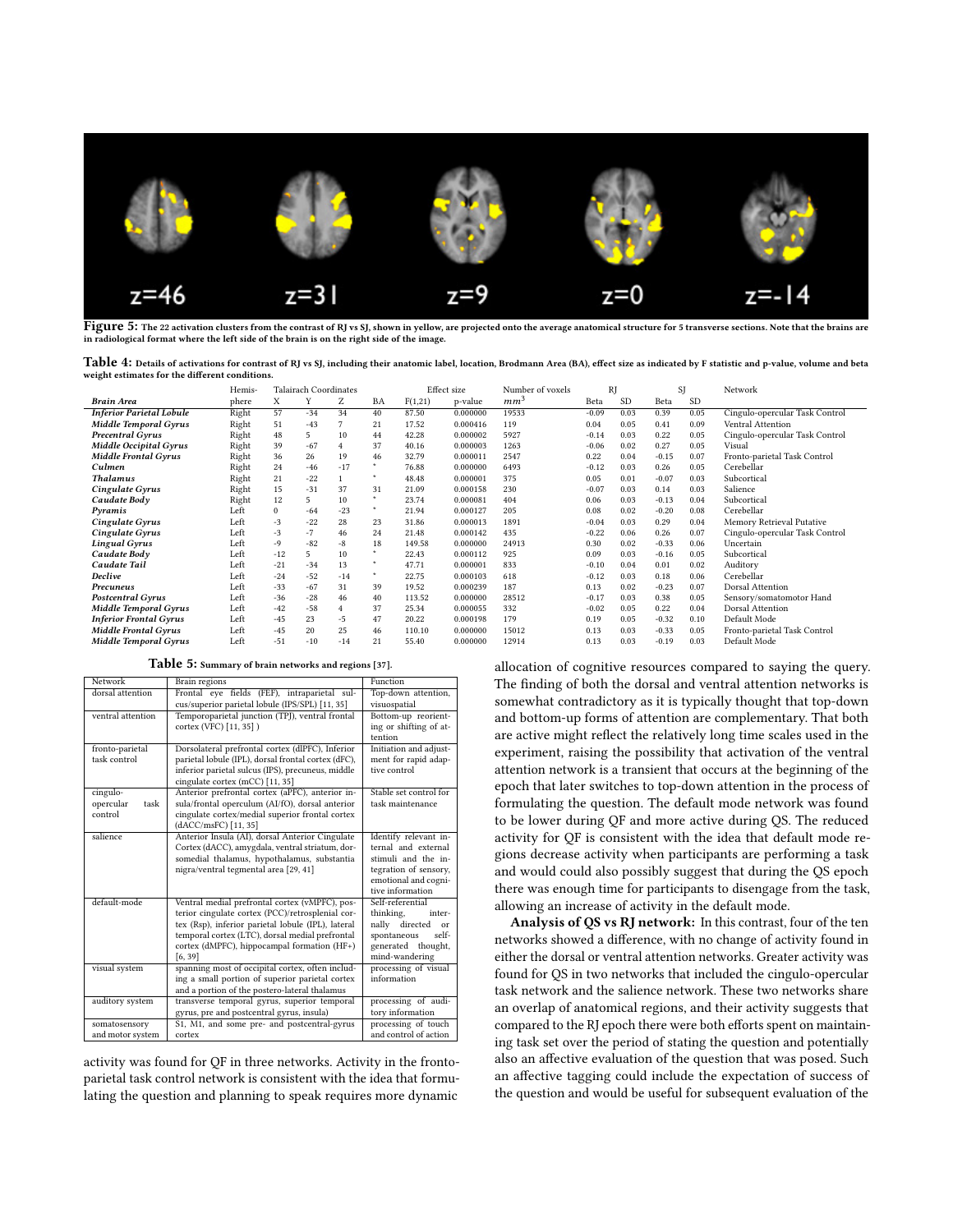results of the query. Greater activation was found in the frontoparietal task control network and the default-mode network. Higher activation in the fronto-parietal task control network suggests that dynamic restructuring of cognitive resources was required during RJ. The result of higher activation in the default-mode network for RJ is equivocal, though one possibility is that searching the provided document stimulated self-referential or self-initiated thought.

Network view of RJ vs SJ contrast: In this contrast, nine of the ten networks showed a difference, though the dorsal attention network had a single region equal for both epochs. Greater activity was found for RJ in two networks, including the fronto-parietal task control network and the default-mode network. These results are similar to the contrast between QS and RJ and have a similar explanation that RJ required greater dynamic control of cognitive resources and the task of examining the document and assessing its relevance could lead to self-referential thought. Greater activity was found for SJ on three networks, including the ventral attention, cingulo-opercular task control and salience networks. The ventral attention network activation suggests that the request to provide a satisfaction judgment entailed a transient switch of attention. The cingulo-opercular network and salience networks, like in the contrast of QS versus RJ, both showed greater activation during SJ than RJ, and the explanation would be similar that providing a satisfaction judgment requires maintaining a stable task set and that the outcome is tagged for its emotional or cognitive significance.

#### 4.4 Summary of Network Analyses

The results of the network analysis for the ten networks considered are shown in Table [6](#page-8-0) for all four transitions. For each transition, we looked at the network membership of each cluster and examined which time epoch produced the larger activation and counted the total number of times each epoch was more active. For instance, in the contrast of IN versus QF, two of the brain areas found in the fronto-parietal task control network had greater activation during IN, while one area had a larger activation during QF. The results show that across the different epochs of the procedure there was differential activation of the different networks.

<span id="page-8-0"></span>Table 6: Summary of differences in network activity across the search process. Numbers indicate for each network the number of areas found that were more active for a particular epoch. NA was used If no area was found in a particular network and epoch.

|                                |           | IN vs OF       |           | OF vs OS  | OS vs RJ       |                         | RJ vs SJ                |          |
|--------------------------------|-----------|----------------|-----------|-----------|----------------|-------------------------|-------------------------|----------|
|                                | IN        | QF             | QF        | QS        | <b>OS</b>      | RJ                      | RJ                      | SJ       |
| dorsal attention               | <b>NA</b> | <b>NA</b>      |           | $\theta$  | <b>NA</b>      | <b>NA</b>               |                         |          |
| ventral attention              | 0         | $\overline{2}$ | 2         | $\Omega$  | <b>NA</b>      | <b>NA</b>               | $\Omega$                |          |
| fronto-parietal task control   | 2         |                | 2         | $\Omega$  | $\Omega$       | $\overline{\mathbf{c}}$ | $\overline{\mathbf{c}}$ | $\theta$ |
| cingulo-opercular task control | $\theta$  | 4              | NA        | NA        | $\overline{c}$ | $\theta$                | $\theta$                | 3        |
| salience                       | $\theta$  | $\overline{2}$ | <b>NA</b> | <b>NA</b> |                | $\theta$                | $\theta$                |          |
| default-mode                   | <b>NA</b> | <b>NA</b>      | $\Omega$  |           | $\Omega$       | 3                       | $\overline{2}$          | $\Omega$ |
| auditory                       | $\theta$  |                | <b>NA</b> | <b>NA</b> | 1              | $\Omega$                | $\Omega$                |          |
| visual                         | 2         | $\Omega$       | <b>NA</b> | NA        | NA             | <b>NA</b>               | $\theta$                |          |
| somatomotor-hand               |           | 3              | <b>NA</b> | NA        | NA             | <b>NA</b>               | $\theta$                |          |
| somatomotor-mouth              | $\theta$  |                | NA        | NA        | NA             | NA                      | NA                      | NA       |

Further exploration of RQ2 revealed complex patterns present in the network analysis that provided several observations worth noting. For example, the fronto-parietal task control network appears to be activated during complex epochs such as IN and RJ when participants must read and evaluate the visually provided material, and this is consistent with the role of this network in dynamically regulating mental processes. Second, when providing a query or satisfaction judgment there is joint activation of the cingulo-opercular and salience networks, which likely reflects both

an aspect of maintaining task set while transferring internal information (e.g. question, satisfaction) to an external response and that the affective relevance of this response is being tagged, potentially as part of a learning process. Finally, the default-mode network appeared active while participants were performing RJ which could be due to them accessing autobiographical or other self-referential information that is known to activate the default mode.

#### 5 CONCLUSION AND FUTURE WORK

Motivated by the ubiquitous nature of search in the modern world, this paper investigated brain activity during a search process. Our current understanding of search as a process composed of distinct steps has been based on indirect measures of brain activity, and it can be greatly refined and extended by the use of more direct measures. We measured the brain activity of twenty-four participants during a search process that involved answering questions carefully selected from the TREC-8 and TREC 2001 Q/A Tracks and used a within-subject design that compared brain activity between distinct epochs during the search process. The key findings which emerged from the results are that the analysis of fMRI brain data revealed differences in brain activity that identified transitions in search (addressing RQ1). Though these differences were distributed throughout the brain, they could be associated with the activity of large-scale functional brain networks that relate to different cognitive functions. (addressing RQ2). These differences appeared to reflect the task demands and an interplay between the brain networks subserving different functions.

The brain networks explored in this research as the basis of state transitions are well established in the cognition and cognitive neuroscience literature. Thus, our findings are useful in providing a way to map the unique sequence of information search behaviour into established cognitive and neural systems. This understanding of the neural systems that support search can inform more applied aspects of search behaviour. For example, when considering search by special populations with cognitive difficulties we are able to relate a knowledge of their underlying neural impairments to the neural requirements of search. For typical individuals we gain an understanding of the essential neural information processing and this can be used to understand errors and the basis of why certain search scenarios might be found to be more difficult or fatiguing.

Moreover, the current results provide us with a foundation to further explore and quantify the neural system involved in search. In the present research we used a somewhat fixed search procedure and probed it with a univariate analysis that identified the neural basis of transitions between states. This knowledge stimulates future research using a multivariate pattern classification approach [\[21\]](#page-9-44) that could potentially identify the states themselves. Advances have been made in this area already for the binary classification of the type of information being processed [\[15\]](#page-9-45).

In conclusion, the results of this experiment provide insight into how brain activity changes over the different search epochs and how this relates to the activity of large-scale brain networks that subserve fundamental cognitive functions. We believe our study and conclusions constitute an important first step in unravelling the brain functions involved in a search process and therefore help search engines to better assist searchers throughout this process.